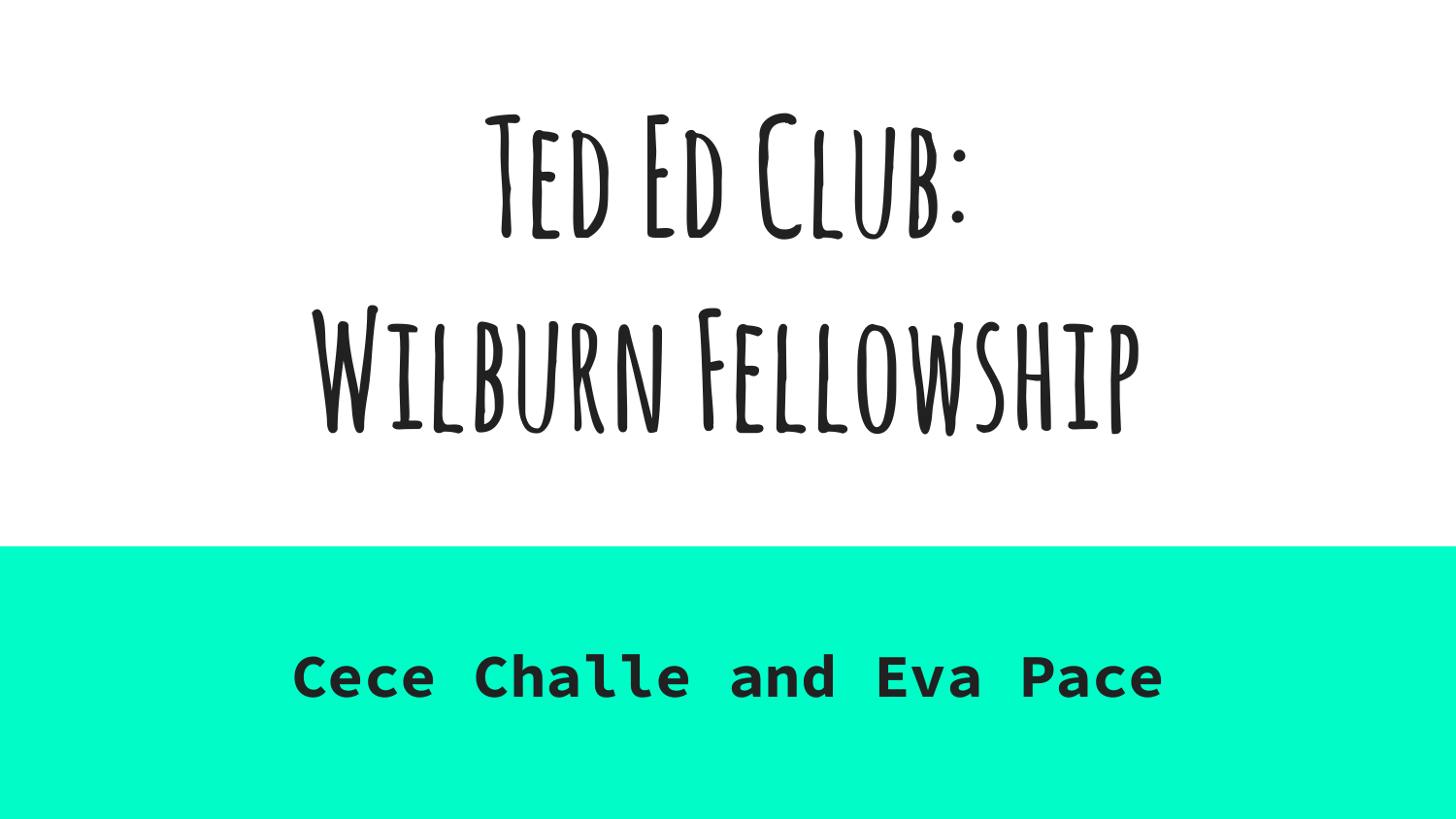#### **Our own "TED-Talk" explaining why we'd like to work with the wilburn fellowship**

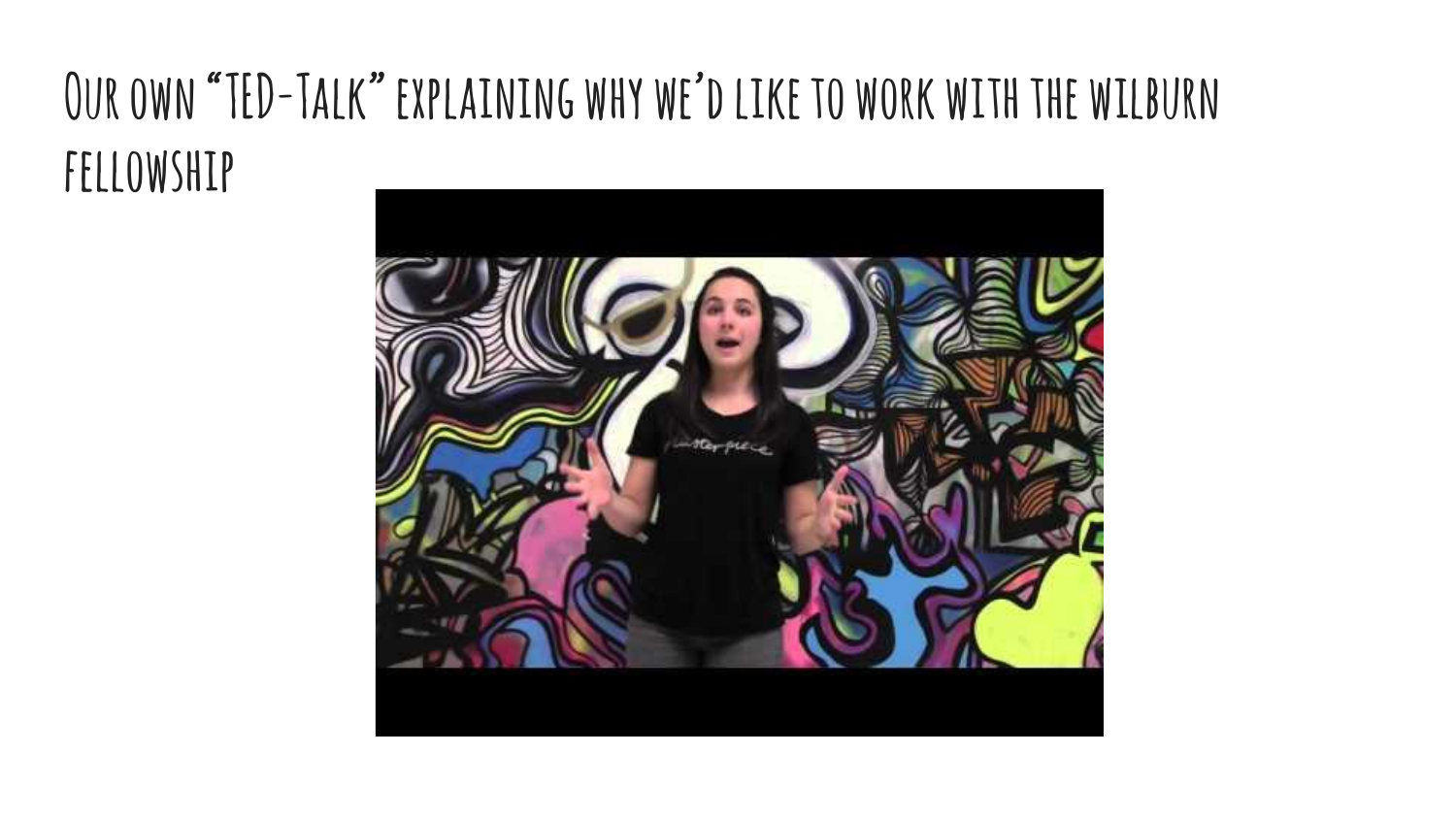## **What is Ted ed?**

"TED-Ed Clubs support students in presenting their big ideas or experiences in the form of short TED-style talks."





Lessons Worth Sharing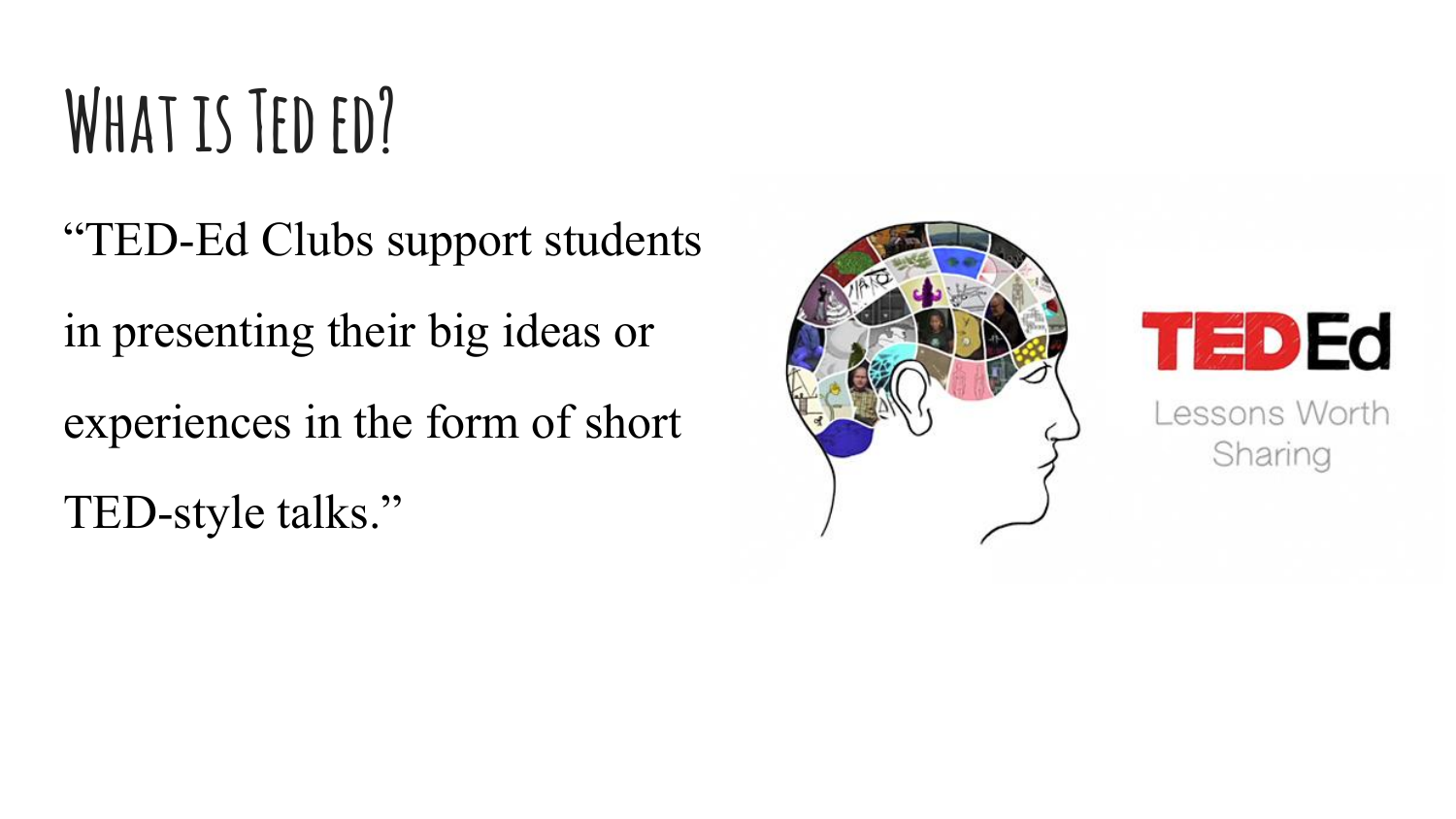### **Ted ED at NCHS**

The Ted Ed club officially started

Fall of 2015. Earlier this year we went to

a TedX Youth Event and saw many

inspirational speakers.

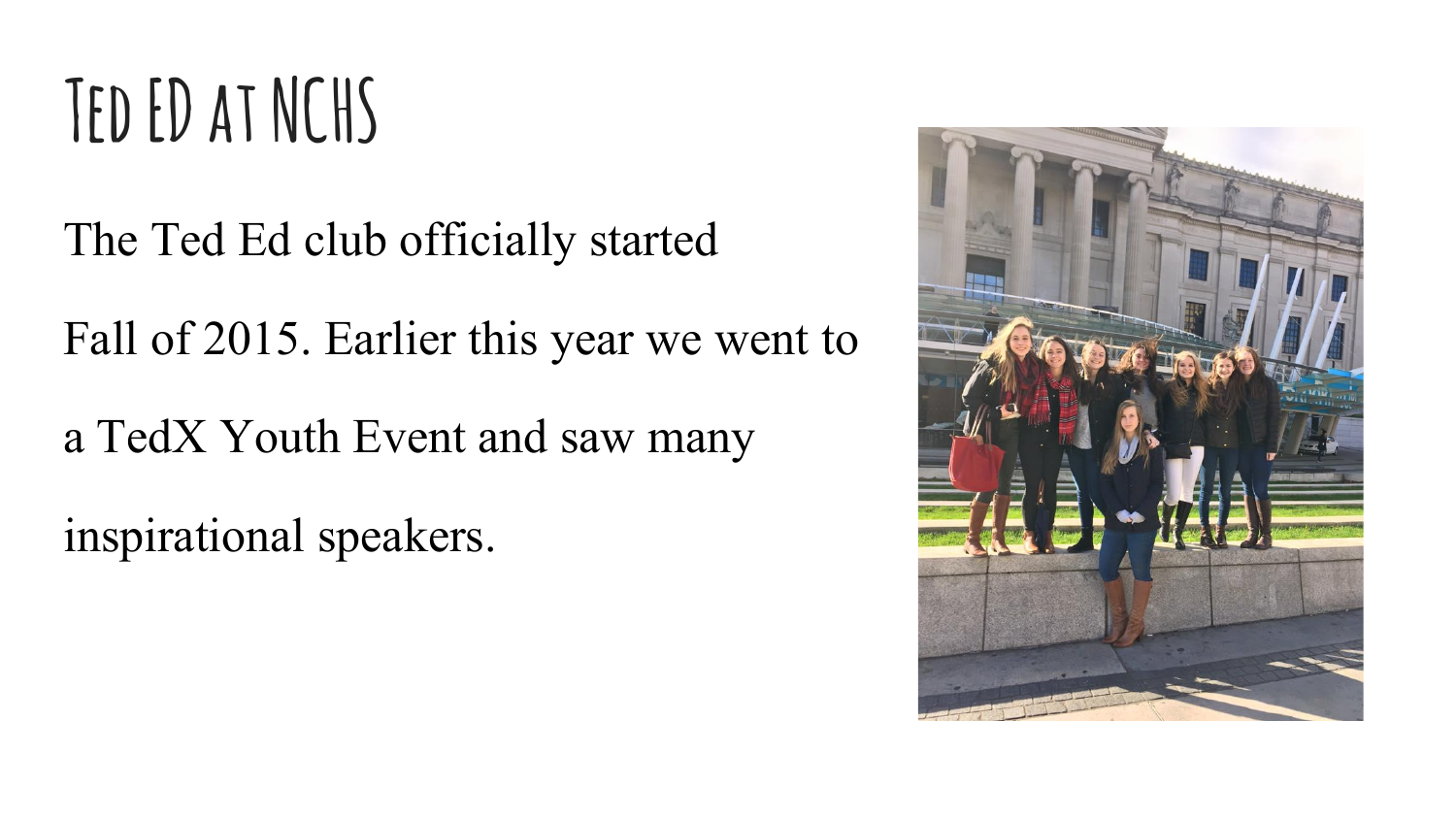## **Our Plan**

We would like to host a Ted Talk Youth Event of our own where the sole theme would be talking about differences. We would invite schools from all over the tri-state area to participate.

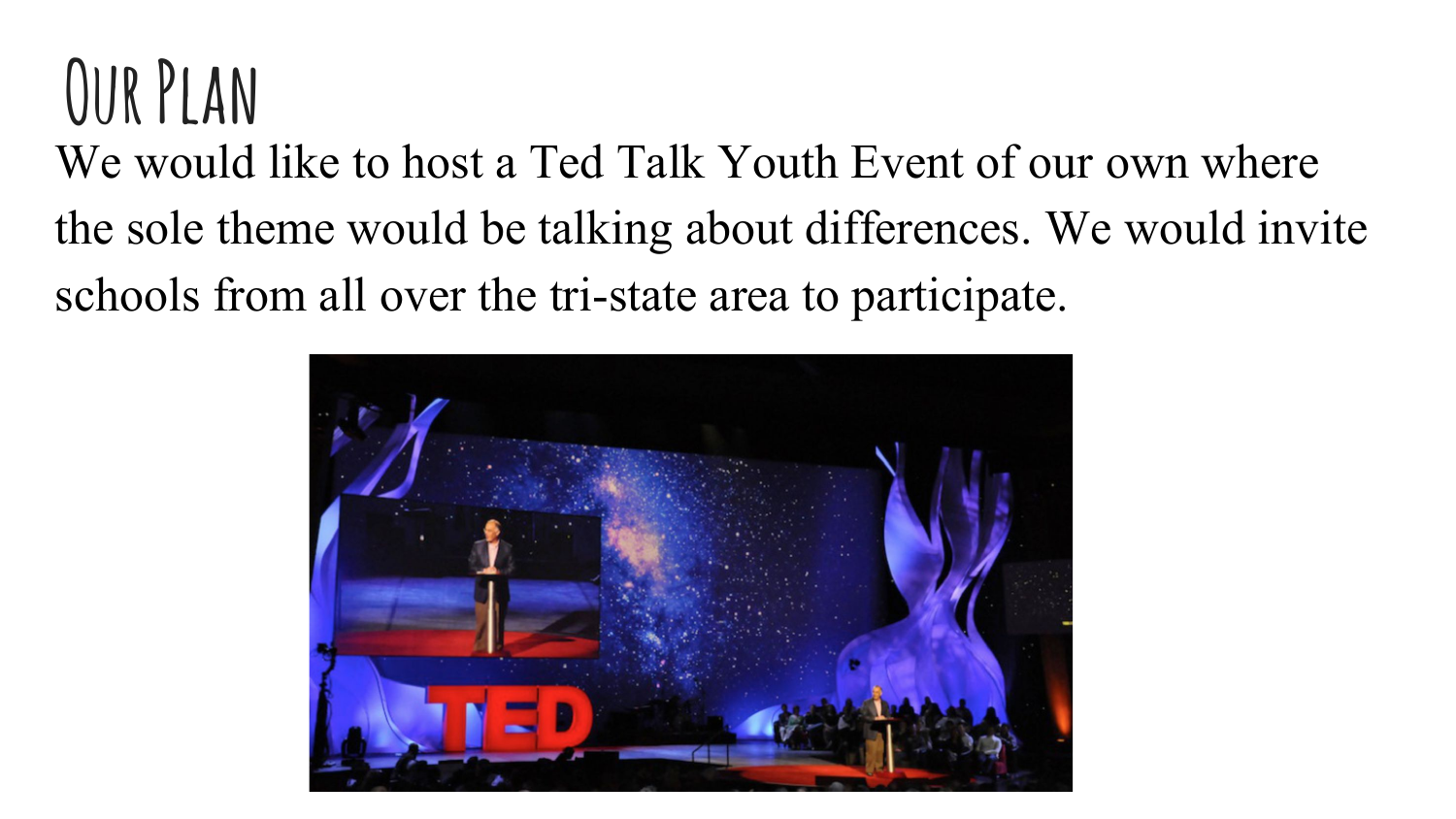#### **Execution Where**: NCHS Stage

**When:** Late this school year, or early next

**Who**: Ted Ed Clubs from schools in NY, CT, and NJ.

**Why**: If teens can hear one another talk openly about their differences, it will allow them to see how invalid stereotypes are.

**How**: With the Wilburn Fellowships funds, we will be able to pay for things such as the stage set up, food/water, and recording equipment (so we can broadcast the talks on the TED ED webpage).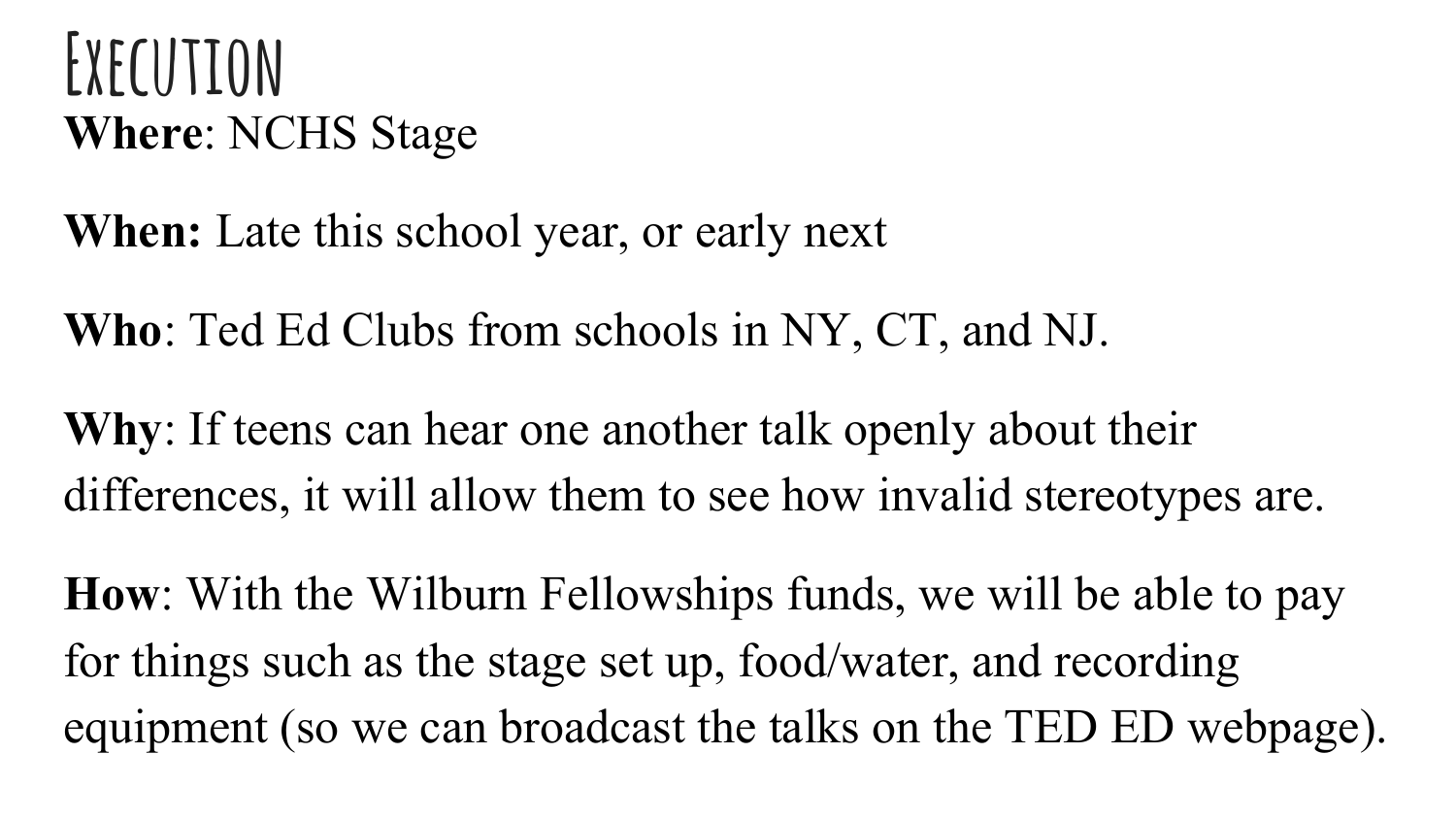## **Wilburn Fellowship**

We would be very interested in working with the Wilburn Fellowship on our project, because we feel that the fellowship will help direct our club to exposing differences.